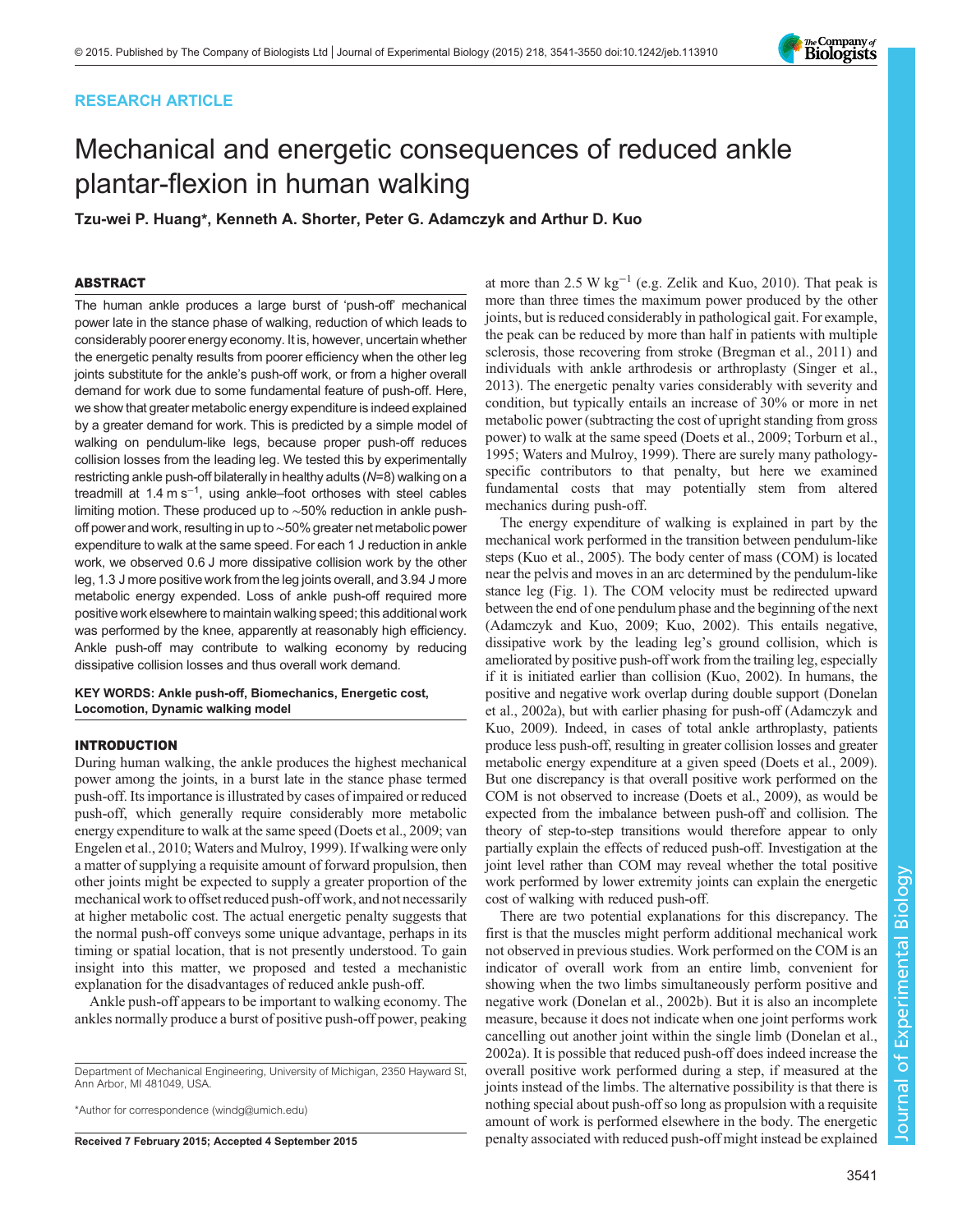<span id="page-1-0"></span>

|                                          | <b>List of symbols and abbreviations</b>          |  |  |  |  |  |  |
|------------------------------------------|---------------------------------------------------|--|--|--|--|--|--|
| AFO                                      | ankle-foot orthoses                               |  |  |  |  |  |  |
| <b>COM</b>                               | center of mass                                    |  |  |  |  |  |  |
| Ė                                        | net metabolic rate                                |  |  |  |  |  |  |
| $f \n\vec{F}$                            | step frequency                                    |  |  |  |  |  |  |
|                                          | ground reaction force                             |  |  |  |  |  |  |
| $\mathcal{G}$                            | gravitational acceleration                        |  |  |  |  |  |  |
| L                                        | leg length                                        |  |  |  |  |  |  |
| $\overline{M}$                           | body mass                                         |  |  |  |  |  |  |
| $P_{COM}$                                | instantaneous center of mass work rate            |  |  |  |  |  |  |
| $P_{\text{joint}}$                       | summed joint power                                |  |  |  |  |  |  |
| S                                        | step length                                       |  |  |  |  |  |  |
| V                                        | walking speed                                     |  |  |  |  |  |  |
| $\vec{V}_{COM}$                          | center of mass velocity                           |  |  |  |  |  |  |
| $W^+_{\text{ankle}}, W^-_{\text{ankle}}$ | ankle joint work per stride (positive, negative)  |  |  |  |  |  |  |
| $W_{CO}$                                 | center of mass work during collision              |  |  |  |  |  |  |
| $W_{\text{hip}}^+$ , $W_{\text{hip}}^-$  | hip joint work per stride (positive, negative)    |  |  |  |  |  |  |
| $W^+_{\text{joint}}, W^-_{\text{joint}}$ | sum of joint work per stride (positive, negative) |  |  |  |  |  |  |
| $W^+_{\text{knee}}, W^-_{\text{knee}}$   | knee joint work per stride (positive, negative)   |  |  |  |  |  |  |
| $W_{\text{MSE}}$                         | center of mass work during middle-stance          |  |  |  |  |  |  |
| $W_{\text{PO}}$                          | center of mass work during push-off               |  |  |  |  |  |  |
|                                          |                                                   |  |  |  |  |  |  |

by poor efficiency of the muscles performing the same amount of propulsive work, rather than the mechanics of COM motion as we have theorized. This might be the case with co-morbidities accompanying limb loss or joint fusion. For example, [Wutzke](#page-9-0) [et al. \(2012\)](#page-9-0) have proposed that the hip muscles may be less efficient when replacing the work normally performed at the ankle, without having to perform more work overall. However, in the case of stroke patients, the elevated metabolic cost of walking appears to be explained by greater mechanical work ([Detrembleur et al., 2003\)](#page-8-0), without differences in muscle efficiency [\(Stoquart et al., 2005,](#page-9-0) [2012](#page-9-0)).

In the present study, we addressed these questions in two ways. First, we used a simple dynamic walking model [\(Kuo, 2002\)](#page-8-0) to demonstrate the theoretical effects of bilaterally reduced push-off

for a fixed walking speed. Although the model does not predict how the joints will compensate for reduced push-off, it does suggest that overall work will increase, even if not captured by work performed on the COM. Second, we experimentally tested human subjects walking with artificially constrained ankle push-off [\(Fig. 2](#page-2-0)). To focus only on the mechanical effects of reduced push-off, we tested healthy subjects and did not consider the many co-morbidities of pathological conditions. Our experiment allowed for continuous adjustment of the degree of constraint, which facilitates identification of trends associated with reduced push-off, thus enabling a test of whether the overall amount of mechanical work by the joints increases with artificially reduced push-off as predicted by the step-to-step transition hypothesis, or whether the energetic penalty is explained better by poor efficiency of the joints that perform compensatory work.

## MATERIALS AND METHODS Model

We used a dynamic walking model (Fig. 1) to predict the effects of reduced push-off on locomotion dynamics and energetics. In the 'simplest walking model' [\(Kuo, 2002\)](#page-8-0), the legs behave like ideal pendulums, with the body COM moving in an inverted pendulum arc atop the stance leg. With each footfall, an impulsive collision redirects the COM velocity to a new arc determined by the leading leg. This collision performs negative work on the COM, and requires positive work to offset the loss. The most economical solution is an impulsive push-off just prior to, and equal in magnitude to, the leading leg collision (Fig. 1A). This reduces the collision loss and maintains walking speed with the least positive work. These principles have been tested experimentally and been found to predict the mechanical and energetic effects of walking with, for example, greater step lengths [\(Donelan](#page-8-0) [et al., 2002a\)](#page-8-0) and step widths [\(Donelan et al., 2001](#page-8-0)). Here, we applied the same model, but explicitly computed the effect of reduced push-off.

There are several consequences if optimal push-off is restricted (Fig. 1B). First, reduced push-off increases the leading leg's ensuing collision. Second, the imbalance in push-off and collision work requires more positive work to be performed in the interval after collision and before the next pushoff, referred to here as the middle-stance phase [\(Adamczyk and Kuo, 2014](#page-8-0)).

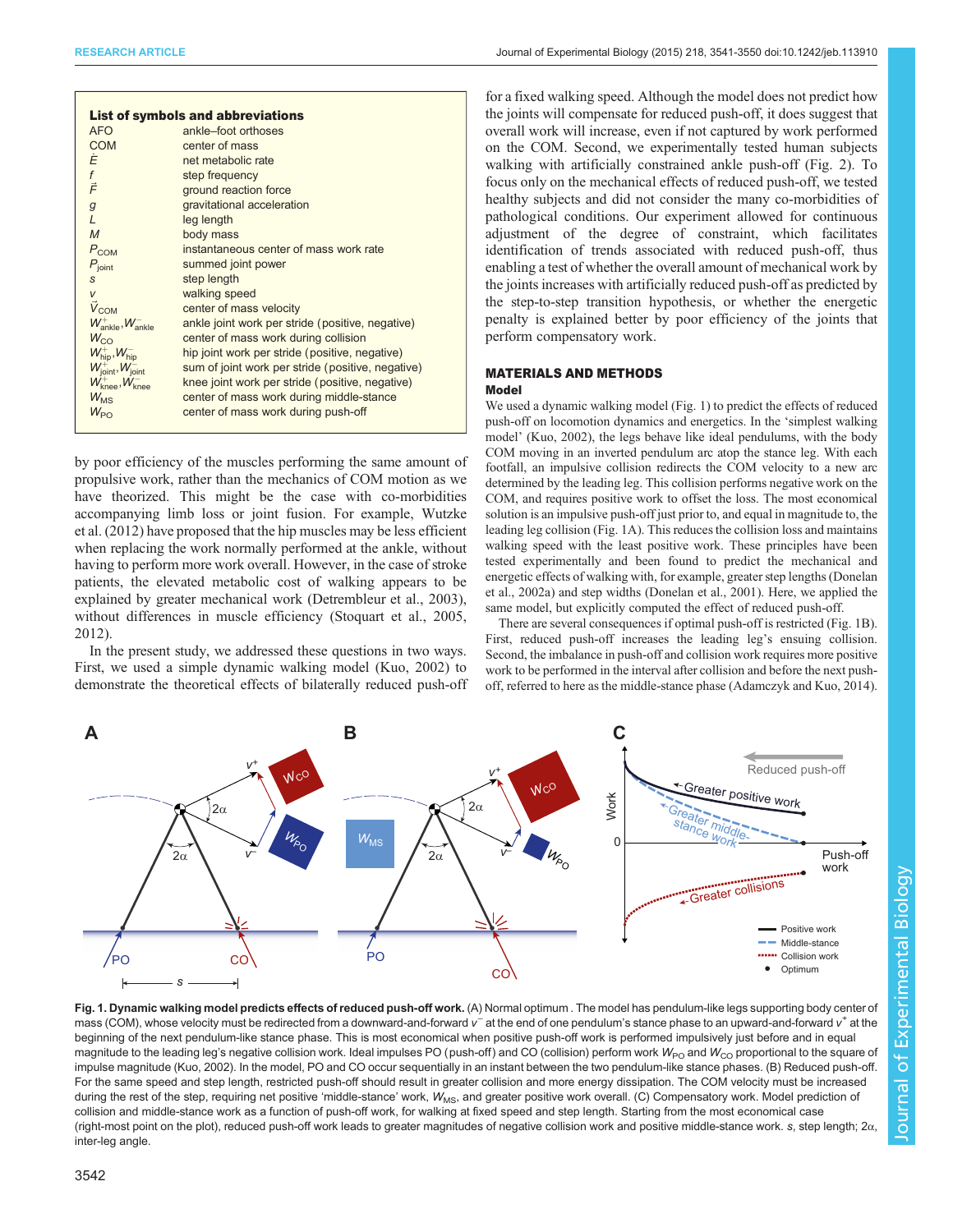<span id="page-2-0"></span>

Fig. 2. Method for experimentally reducing push-off. (A,B) An ankle–foot orthosis (AFO) was modified with steel cables restricting plantar-flexion motion on both sides. (C) The relative lengths of cables (25–29 cm) for five constraint conditions experienced by human subjects walking at constant speed  $(1.40 \text{ m s}^{-1}).$ 

Third, the imbalance also requires more positive work overall from the pushoff and middle-stance phases. All of these effects are predicted quantitatively by models described previously ([Adamczyk and Kuo,](#page-8-0) [2009](#page-8-0); [Kuo, 2002](#page-8-0); [Kuo et al., 2005](#page-8-0)), as summarized in the Appendix. The overall result is that collision work  $W_{\rm CO}$  is predicted to change with push-off work  $W_{\text{PO}}$  according to:

$$
W_{\rm CO} \approx -\frac{Ms^2v^2}{2L^2} + \sqrt{W_{\rm PO}} \left(\frac{2sv}{L}\right),\tag{1}
$$

where  $s$  denotes step length,  $L$  leg length,  $M$  body mass and  $v$  walking speed. To ensure zero net work over a gait cycle, the stance phase work between collision and push-off, termed middle-stance work  $W_{\text{MS}}$ , is:

$$
W_{\rm MS} = -W_{\rm CO} - W_{\rm PO}.\tag{2}
$$

When push-off work is restricted, the magnitudes of collision and middlestance work both increase for a given walking speed and step length ([Fig. 1](#page-1-0)B). These effects are approximately linear for push-off work reductions up to about 50% [\(Fig. 1](#page-1-0)C), for conditions similar to those of the experiment described below (equivalent to dimensionless speed of 0.44 and step length 0.78, using  $M$ ,  $L$  and gravitational acceleration  $g$  as base units). Although this model is quite crude compared with the complexity of actual human walking, it yields predictions that can be tested experimentally.

## Experimental method

We tested the hypotheses informed by the model by measuring the work performed by healthy adults while they walked with restricted ankle plantarflexion at a fixed speed. Rather than control push-off explicitly, we found it more practical to control kinematic displacement of the ankle. We therefore tested whether this restriction was indeed able to affect ankle work as intended, and in turn create the predicted increases in overall positive mechanical work and overall metabolic cost demonstrated by the model.

During the experiment, eight subjects walked at 1.40 m s<sup> $-1$ </sup> while wearing bilateral ankle–foot orthoses (AFO, Bledsoe Brace System, Grand Prairie, TX, USA) modified to restrict ankle plantar-flexion range of motion (Fig. 2). This was achieved through the addition of steel cables between the shank and forefoot. We applied five controlled conditions with different cable lengths (including one with no restriction). For comparison, a separate normal shod condition, in which subjects wore their normal street shoes, was conducted. Subjects were young adults (aged 21–27 years, 6 males and 2 females) with body mass  $M$  of 76.6 $\pm$ 8.8 kg (mean $\pm$ s.d.) and leg length L of  $0.95\pm0.06$  m. All subjects provided written informed consent prior to the study, according to Institutional Review Board procedures. To facilitate comparison between conditions, all data were collected at the same controlled walking speed.

The data collected included joint kinematics and kinetics, mechanical work performed on the COM, and metabolic energy expenditure. Subjects walked on a split-belt instrumented treadmill (Bertec, Columbus, OH, USA) that yielded ground reaction forces from the individual legs. Lower

extremity kinematic data were recorded using a marker-based motioncapture system (Phasespace, San Leandro, CA, USA). We measured oxygen consumption and carbon dioxide production using a wireless portable respirometry system (CareFusion, Vernon Hills, IL, USA).

These data were used to quantify mechanical work performed on the COM and by the lower extremity joints. The instantaneous COM work rate  $P_{COM}$  was calculated as the inner product of ground reaction force  $\vec{F}$  of each leg and COM velocity  $\vec{v}_{COM}$  ([Donelan et al., 2002b](#page-8-0)), where the velocity was computed by integrating the total ground reaction force, subject to constraints on periodicity. The stride was defined as starting and ending at consecutive same-side heelstrikes and was examined in terms of three phases defined by COM work rate zero-crossings: collision (about 0–18%), middle-stance (about 18–49%) and push-off (about 49–66%). The work rate was integrated over each of these intervals ( $W_{\text{CO}}$ ,  $W_{\text{MS}}$  and  $W_{\text{PO}}$ , respectively), and separately over the positive intervals to yield positive work per stride,  $W^+$ . The middle-stance work includes two phases we have previously referred to as rebound and pre-load [\(Donelan et al., 2002a\)](#page-8-0); these were lumped together here because the model only predicts trends in overall work between collision and push-off. Another possible compensation for restricted push-off would be to change gait parameters, for example walking with shorter steps while maintaining the same speed. We did not specifically predict such effects, but tested for these changes by examining gait parameters such as step length, step time and double support time.

Joint kinematics and kinetics were computed from ground reaction force and motion capture data using standard methods. Commercial software (Visual3D, Germantown, MD, USA) was used to calculate joint angles, moments and powers for the ankle, knee and hip, in three dimensions. As a simple summary of power from an entire leg, we calculated summed joint power  $P_{\text{joint}}$  by adding together the powers from ankle, knee and hip of one leg. Positive (negative) joint work per stride was defined as the integral of positive (negative) intervals of each joint power. We also calculated the positive (negative) summed joint work per stride  $W^+_{\text{joint}}(W^-_{\text{joint}})$  by adding together the positive (negative) ankle, knee and hip work of one leg. For simplicity, only sagittal plane angles and moments are plotted here, although power and work quantities were calculated in three dimensions.

We estimated the net metabolic rate of energy expenditure from oxygen consumption and carbon dioxide production data. These data were collected over walking trials of at least 6 min, with only the final 3 min of each trial retained for analysis to ensure steady state. Gross metabolic energy expenditure (in W) was calculated using standard conversion factors ([Brockway, 1987\)](#page-8-0). Net metabolic rate  $\dot{E}$  was defined as the gross metabolic rate for walking minus that for quiet standing (110±22 W).

To account for differences in subject body size and facilitate comparison with the model, measurements were normalized to dimensionless form, using base units of body mass  $M$ , standing leg length  $L$  (ground to greater trochanter) and gravitational acceleration g. The mean normalization constant for force was therefore  $Mg$  (average 751.87 N), for work  $MgL$ (717.10 J) and for power  $Mg^{1.5}L^{0.5}$  (2299.82 W). We performed statistical tests to check three main predictions. The first was to determine whether kinematic ankle restriction could reduce push-off work, examined through repeated measures ANOVA across conditions. We then tested whether the following work quantities increased with reduced push-off work: collision work  $W_{\text{CO}}$ , middle-stance work  $W_{\text{MS}}$ , and total positive work  $W^+$ . Finally, an increase in total positive work should lead to an increase in net metabolic rate  $\dot{E}$  as a function of push-off work. These were all tested with linear regression against push-off work  $W_{\text{PO}}$ , with a significant slope indicated by its 95% confidence interval and individual offset for each subject. The threshold of significance for all tests was set at  $\alpha$ =0.05. We also examined several other quantities such as joint work measures, but there were no specific predictions other than that total joint work should increase with reduced push-off.

# RESULTS

Restricted ankle plantar-flexion had a substantial effect on the mechanics and energetics of walking at fixed speed. We found that the ankle constraints did reduce push-off work as intended, which in turn led to increases in positive work performed elsewhere, as well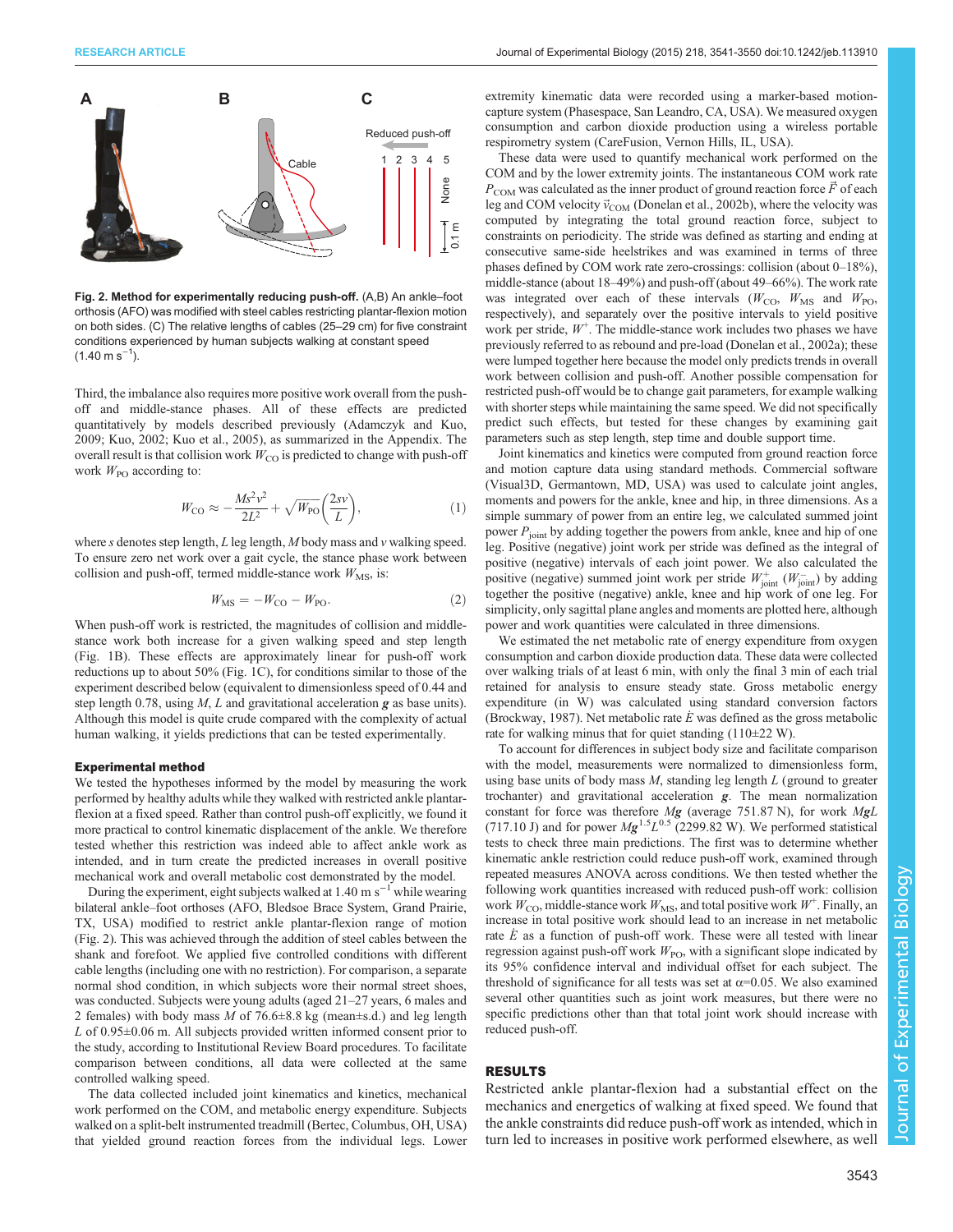## <span id="page-3-0"></span>Table 1. Quantitative results for linear regression against push-off work

|                      | Normal                          |                      |                  |                   |           |              |
|----------------------|---------------------------------|----------------------|------------------|-------------------|-----------|--------------|
| Measure              | SI                              | <b>Dimensionless</b> | Slope±Cl         | Offset±s.d.       | $R^2$     | $\mathsf{P}$ |
| Double support time  | $0.29 \pm 0.02$ s               | $0.27 \pm 0.02$      | $-0.83\pm0.80$   | $0.30 + 0.01$     | 0.21      | 0.04         |
| Swing time           | $0.76 \pm 0.06$ s               | $0.73 \pm 0.02$      | $0.84 \pm 0.80$  | $0.70 + 0.01$     | 0.21      | $0.04*$      |
| s                    | $0.73 \pm 0.03$ m               | $0.78 + 0.04$        | $0.10 + 1.55$    | $0.78 \pm 0.05$   | $1e-3$    | 0.89         |
| Step width           | $0.14 \pm 0.03$ m               | $0.15 \pm 0.04$      | $1.80 + 0.85$    | $0.11 \pm 0.02$   | 0.52      | $1e-4*$      |
|                      | $1.91 \pm 0.11$ s <sup>-1</sup> | $0.59 \pm 0.02$      | $-0.05 \pm 0.99$ | $0.59 + 0.02$     | $7e-4$    | 0.91         |
| $W_{\text{PO}}$      | 19.75±5.36 J                    | $0.027 \pm 0.004$    | <b>NA</b>        | <b>NA</b>         | <b>NA</b> | NA.          |
| $W_{CO}$             | $-17.58 + 4.36$ J               | $-0.025 \pm 0.006$   | $0.64 \pm 0.36$  | $0.043 \pm 0.008$ | 0.44      | $1e-3*$      |
| $W_{\text{MS}}$      | $-5.24 \pm 2.22$ J              | $-0.007 \pm 0.006$   | $-1.33\pm0.41$   | $0.032 \pm 0.008$ | 0.73      | $2e - 7*$    |
| $W^+_{\text{joint}}$ | 55.39±8.62 J                    | 0.0778±0.0122        | $-1.33 \pm 0.52$ | $0.117 \pm 0.013$ | 0.59      | $1e - 5^*$   |
| $W^-_{\text{joint}}$ | $-60.61 \pm 14.65$ J            | $-0.0859\pm0.0261$   | $0.60 + 0.55$    | $-0.094\pm0.015$  | 0.22      | $0.03*$      |
| $W^+_{ankle}$        | 21.27±6.87 J                    | $0.030 \pm 0.010$    | $0.75 \pm 0.30$  | $0.009 + 0.006$   | 0.59      | $2e-5*$      |
| $W_{ankle}^-$        | $-17.81\pm6.36$ J               | $-0.0245\pm0.0071$   | $-0.42\pm0.27$   | $-0.004\pm0.006$  | 0.39      | $3e - 3*$    |
| $W_{\text{knee}}^+$  | 11.74±4.64 J                    | $0.0165 \pm 0.0071$  | $-1.41\pm0.47$   | $0.056 \pm 0.007$ | 0.69      | $9e - 7*$    |
| $W_{\text{knee}}^-$  | $-32.70 + 4.85$ J               | $-0.0464\pm0.0099$   | $0.89 + 0.32$    | $-0.074\pm0.009$  | 0.57      | $4e-6*$      |
| $W_{\text{hip}}^+$   | 22.38±5.73 J                    | $0.0315 \pm 0.0082$  | $-0.67 \pm 0.25$ | $0.053 \pm 0.010$ | 0.69      | $8e - 6*$    |
| $W_{\text{hip}}^-$   | $-10.10\pm8.91$ J               | $-0.0150\pm0.0148$   | $0.13 \pm 0.26$  | $0.017 \pm 0.008$ | 0.07      | 0.30         |
| Ė                    | 230.73±40.88 W                  | $0.10 + 0.02$        | $-2.34\pm0.59$   | $0.189 + 0.021$   | 0.79      | $6e - 9*$    |

Results for the normal condition are reported in SI and dimensionless units. Slope and offset (dimensionless) are with respect to push-off work  $W_{\text{PO}}$ , with goodness of fit reported as adjusted  $R^2$ . Significance of fit is indicated with an asterisk for P<0.05. Base units for non-dimensionalization are body mass M, leg length L and gravitational acceleration g. Work quantities are reported per stride, and may be converted to power (work per time) for both legs by multiplying by step frequency f. Walking speed was 1.40 m s<sup>-1</sup> .

s, step length;  $f$ , step frequency;  $W_{\text{PO}}$ , push-off work;  $W_{\text{CO}}$ , collision work;  $W_{\text{MS}}$ , middle-stance work;  $W_{\text{joint}}^+$  and  $W_{\text{joint}}^-$ , summed joint work;  $W_{\text{ankle}}^+$ , positive ankle work;  $W_{\mathsf{anke}}^-$ , negative ankle work;  $W_{\mathsf{knee}}^+$ , positive knee work;  $W_{\mathsf{knee}}^-$ , negative knee work;  $W_{\mathsf{hip}}^+$ , positive hip work;  $W_{\mathsf{hip}}^-$ , negative hip work;  $\tilde{E}$ , metabolic rate.

as greater metabolic cost. These effects occurred despite no statistically significant differences in step length, step frequency f and double support time (see Table 1), which could potentially affect energy expenditure if they were to change appreciably. Below, we first describe some qualitative observations of the effects of the restricted ankle motion on time-varying variables, followed by quantitative summaries of the mechanical and energetic effects over an entire stride. A stride was defined as starting and ending at consecutive same-side heelstrikes, and examined in three phases defined by zero-crossings of COM work rate: collision (about 0–18%), middle-stance (about 18–49%) and push-off (about  $49 - 66\%$ ).

A number of qualitative trends from the ankle restrictions were subjectively observed in the experimental data. Examining the ankle [\(Fig. 3\)](#page-4-0), angular displacement was reduced by as much as 40 deg, and peak power was substantially reduced during push-off ( particularly near 60% stride). The ankle moment trajectory was relatively unaffected despite the restriction, as it is governed by the forward progression of the center of pressure [\(Adamczyk et al.,](#page-8-0) [2006](#page-8-0); [Bregman et al., 2011;](#page-8-0) [Vanderpool et al., 2008](#page-9-0); [Zelik et al.,](#page-9-0) [2014](#page-9-0)). While the constraints were generally effective in reducing plantar-flexor motion in a controlled manner, depending on their normal range of ankle motion and alignment of the AFO some subjects were relatively unaffected by the two least restrictive conditions. There were also effects on the force and power trajectories ([Fig. 4](#page-5-0)). The first peak of the vertical ground reaction force tended to increase with greater restriction, whereas the second peak tended to decrease [\(Fig. 4](#page-5-0)A). The anterior–posterior force exhibited decreasing amplitude with greater ankle restriction [\(Fig. 4](#page-5-0)B). This caused corresponding changes in instantaneous COM work rate: the amplitude of push-off work rate decreased while collision amplitude increased with greater restriction [\(Fig. 4](#page-5-0)C). During the normal shod condition, subjects performed positive and then negative work during middle-stance, yielding slightly negative work overall. With increasing ankle restriction, the middle-stance work shifted toward positive. This was true for both the positive and negative intervals of this phase, which are termed rebound and pre-load, respectively ([Donelan et al., 2002a; Kuo](#page-8-0) [et al., 2005\)](#page-8-0). The summed joint power, defined as the sum of ankle, knee and hip power, had a similar trend during middle-stance, also shifting to the positive, an indication of more positive work overall [\(Fig. 4](#page-5-0)D).

The observations above are supplemented by statistical examination of the mechanical work performed on the COM [\(Fig. 5](#page-5-0)). Significant differences were observed in COM push-off, middle-stance and collision work across ankle restriction conditions (repeated-measures ANOVA, P=1e−12, 7e−3 and 1e−9, respectively). With increasing restriction, push-off decreased from about 19.1 J to 11.8 J, middle-stance work increased from about −2.7 J to 6.8 J, and collision work increased from about −19.4 J to −23.1 J. Individual joint contributions are reported further below.

We next examined work as a continuous function of COM pushoff work (rather than discrete conditions; see Table 1 for quantitative summary). In terms of COM work per stride, reduced push-off led to more collision work [\(Fig. 6A](#page-6-0)), as evidenced by a significant linear trend between the two, with slope 0.64 (change in collision work divided by change in push-off work). Correspondingly, reduced push-off also led to more middle-stance work (i.e. it became more positive; [Fig. 6](#page-6-0)A), with slope −1.32. Total positive COM work did not change significantly with reduced push-off work. The positive sum of joint work per stride increased with reduced pushoff, with a slope of −1.33 ([Fig. 6B](#page-6-0)). Negative summed joint work increased in magnitude with reduced push-off, with slope 0.60.

Net metabolic rate also increased with reduced push-off [\(Fig. 6C](#page-6-0)). The non-dimensional slope of the change was −2.34 (change in metabolic rate divided by change in push-off work per step). Comparing rates directly (change in metabolic rate divided by change in push-off work rate across both legs), the equivalent slope was −3.94. Similarly, the change in metabolic rate per change in positive summed joint work rate for the two legs was 2.91.

Reduced push-off also affected the work performed by the individual joints ([Fig. 7\)](#page-7-0). As push-off was reduced, positive ankle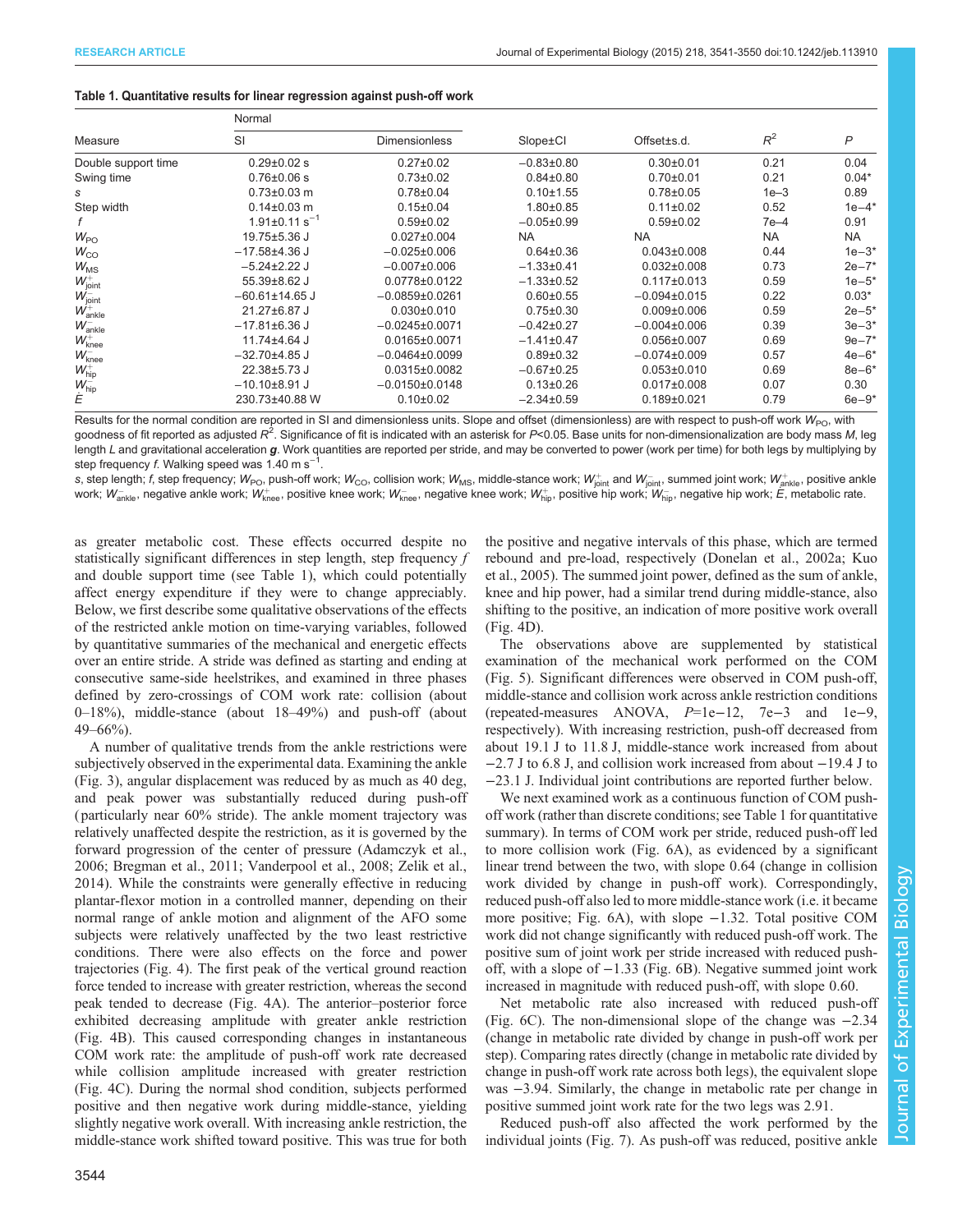<span id="page-4-0"></span>

Fig. 3. Ankle angle, moment and power versus stride time for all experimental conditions. Shown are averaged trajectories across subjects (N=8) over one full stride (defined by same-side heelstrikes), with increasing push-off restriction (solid line to dotted lines), as well as normal shod walking (solid gray line), all at 1.40 m s<sup>−1</sup>. Moment and power are shown in terms of dimensionless units (left-hand vertical axes), using body mass, leg length and gravitational acceleration as base units, and with equivalent SI units (righthand axes). Ext., extension; Flex., flexion.

work and negative work per stride decreased significantly in magnitude (quantitative summary in [Table 1\)](#page-3-0). The ankle restrictions also had slightly less effect on ankle work itself than on COM pushoff, with a slope of 0.75 (change in positive ankle work per change in COM push-off ). At the knee, both positive and negative work increased significantly in magnitude with reduced push-off, with slope −1.41 and 0.89. At the hip, only positive work increased significantly with reduced push-off, with slope  $-0.67$ .

# **DISCUSSION**

This study tested mechanisms by which reduced push-off leads to increased energetic cost during walking. A simple model [\(Kuo,](#page-8-0) [2002](#page-8-0)) predicts that reduced push-off work from the trailing leg should lead to greater collision losses at the leading leg, which must be offset with more positive work elsewhere in the gait cycle to maintain the same walking speed. We experimentally applied a kinematic restriction to the ankles, which achieved the aim of reducing the push-off work produced by healthy subjects. This was accompanied by more dissipative collision work, more positive work by the joints over the entire stride, and increased overall metabolic energy expenditure. These results are consistent with the proposed mechanistic link between ankle push-off and overall energy expenditure. The results also yield insight into strategies

used by the subjects to compensate for reduced push-off, with possible implications for patient groups with similar deficits.

Reduced push-off resulted in more work performed elsewhere in the gait cycle, and greater dissipation during the opposite leg's collision. For each 1 J of reduced push-off work, subjects performed an additional 0.64 J of dissipative collision work (from the slope of linear fits in [Fig. 6\)](#page-6-0), which was compensated by 1.33 J more work during middle-stance. The dissipation was somewhat less than predicted by the model (about 0.74 J more collision, 1.74 J more middle-stance work for equivalent speed and step length), suggesting that subjects were able to adjust their gait to avoid increased collision to some degree. They nevertheless paid a 33% penalty in positive work for not performing the positive work at push-off. No such penalty would be expected if walking were solely a matter of performing a constant amount of positive, propulsive work. Our results agree with the model prediction, that a properly timed push-off can reduce the energy dissipated by collision (Eqn 1), which then reduces the amount of positive work needed over a stride (Eqn 2).

There were several ways that subjects compensated for reduced push-off. The COM work rate during middle-stance shifted positively, in terms of both greater positive rebound work and less negative pre-load work. Here, COM measures are limited in their resolution, and closer examination of joint kinetics reveals that the knee bears the brunt of the compensations for reduced ankle pushoff. When ankle push-off was restricted, the knee experienced greater flexion while producing a considerably greater extension moment during much of the stance phase. The net effect was to contribute substantially more work during most of middle-stance, and particularly during rebound. Further, knee power remained positive for part of the (net negative) pre-load phase, exhibiting simultaneous positive and negative work within the limb that is not captured by examining COM work.

There were also subtler compensations at the other joints. For example, the ankle appeared to contribute less negative work, particularly during pre-load. This is largely consistent with the expectation that a smaller range of motion should reduce the amount of both negative and positive work at the ankle. A separate model of walking, including series elasticity at the ankle, suggests that elastic pre-load can enhance push-off work through passive dynamics [\(Zelik et al., 2014](#page-9-0)). Thus, we would not consider reduced ankle pre-load to be energetically advantageous, even though it contributed to the positive shift in middle-stance work. Separate from that effect, the ankles also appeared to perform slightly less negative work immediately following heelstrike, and the hip performed slightly more positive work over a stride. Our subjects therefore redistributed work across joints and throughout the gait cycle, and performed more of it overall, to compensate for reduced push-off.

A primary consequence of these changes in work was greater metabolic energy expenditure. We observed about an extra 2 W of metabolic power for each 1 W reduction in push-off work. For reference, a 50% reduction in push-off resulted in an energetic penalty comparable to carrying an extra load of about 10 kg ([Huang](#page-8-0) [and Kuo, 2014](#page-8-0)). As discussed above, no increase of metabolic energy expenditure would be expected if walking were merely a matter of supplying sufficient work. Instead, we observed more total joint work (especially at the knee) with reduced push-off, indicating that the benefit of push-off is not only performing positive work but also reducing the total work requirement.

Our findings regarding bilateral push-off may be compared with unilateral effects. For example, unilateral amputees compensate for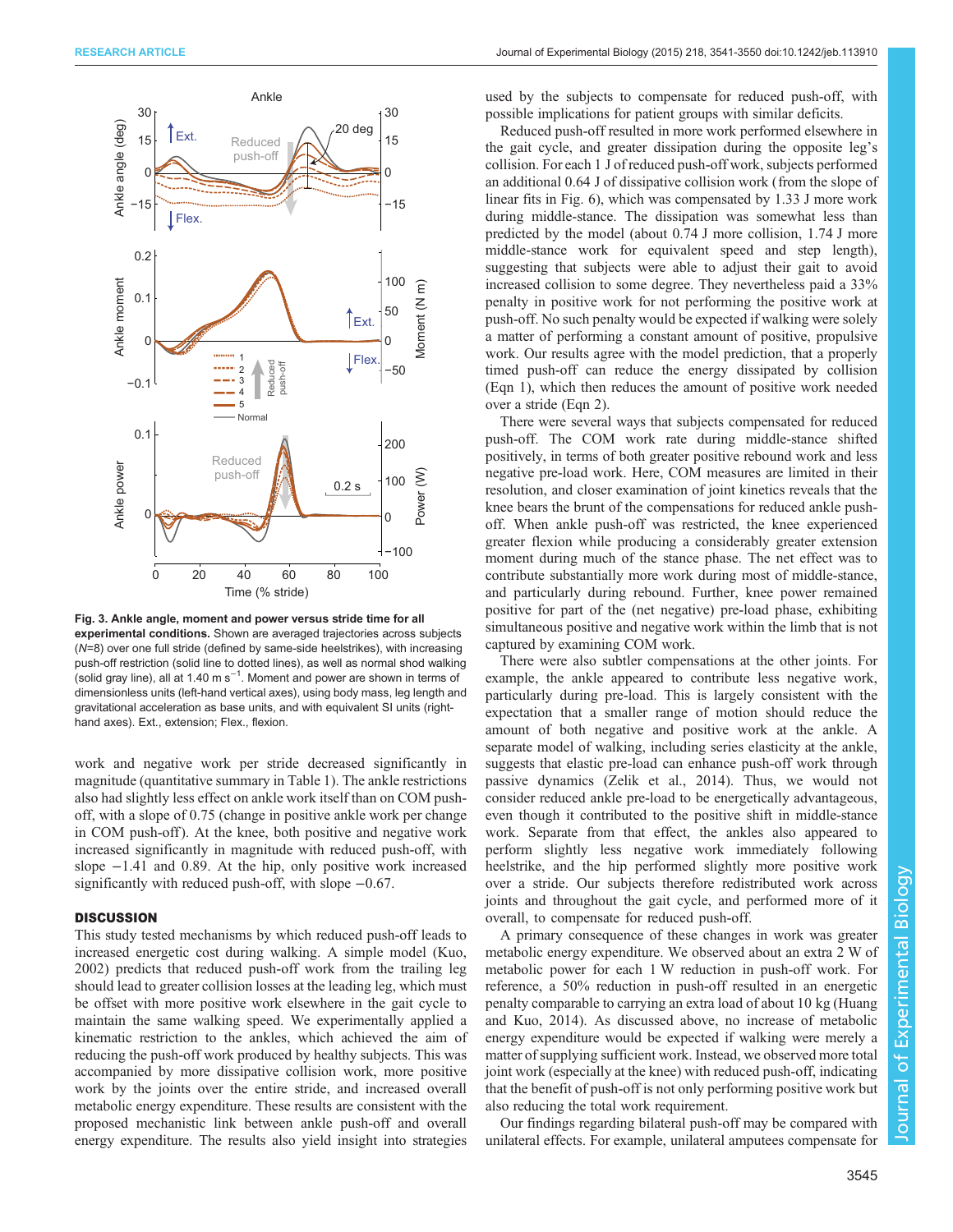<span id="page-5-0"></span>

Fig. 4. Effect of ankle restriction on ground reaction forces and power measures. (A) Vertical ground reaction force and (B) horizontal (fore–aft) ground reaction force versus stride time. (C) Instantaneous COM work rate (dot product of COM velocity with ground reaction force from one leg) versus time. Zerocrossings of COM work rate define collision, middle-stance and push-off phases of stride (CO, MS and PO, respectively). Middle-stance is an interval including both positive rebound and negative pre-load work (RB and PL). (D) Summed joint power (sum of ankle, knee and hip powers) versus time. Left-hand vertical axes show dimensionless units, and right-hand vertical axes show equivalent dimensional SI units. Data are trajectories averaged across subjects (N=8) walking at  $1.40 \text{ m s}^{-1}$ .

asymmetric push-off with greater middle-stance work and greater positive work overall [\(Adamczyk and Kuo, 2014\)](#page-8-0). In contrast, another study by [Wutzke et al. \(2012\)](#page-9-0) examining the effects of unilaterally fixing the ankle with a brace found greater work at the hip and greater metabolic energy expenditure, similar to our observations. But they did not find greater work at the knee, or greater mechanical work overall. It is, however, difficult to interpret those results because the unilaterally fixed condition was compared against a control case where the unilateral ankle brace was worn but not fixed, which resulted in substantial asymmetry in hip power even in the control case. It is possible that a comparison between the fixed ankle and a more symmetric control condition would have yielded greater overall joint work, or greater middle-stance work, as we would expect.

While these results demonstrate a clear link between push-off and economical gait, there are opposing opinions regarding ankle pushoff. Others have proposed that push-off aids initiation of the swing phase ([Bajd et al., 1997; Meinders et al., 1998\)](#page-8-0), more so than redirection of the COM [\(Lipfert et al., 2014](#page-8-0)). Reduced push-off might then be expected to adversely affect swing initiation. This would be expected to result in either a slower swing phase or the avoidance of slow swing through compensations such as greater moments and powers at the hip and knee. In fact, swing phase appeared slightly faster, not slower, with reduced push-off (as indicated by a positive correlation between swing time and push-off work; [Table 1\)](#page-3-0). We did not observe significant change in hip and

3546

knee moments and powers. Our data therefore do not suggest a strong detriment in swing phase initiation due to reduced push-off.

The findings presented here are subject to a number of limitations. We reduced push-off work with an artificial



Fig. 5. Summary of work performed on COM as a function of ankle restriction. Shown are COM work per step during collision, middle-stance and push-off phases ( $W_{\rm CO}$ ,  $W_{\rm MS}$  and  $W_{\rm PO}$ , respectively), at 1.40 m s $^{-1}$ . Error bars denote s.d., asterisks indicate statistically significant differences across conditions (P<0.05, repeated-measures ANOVA). Vertical axes are shown with dimensionless and SI units (left- and right-hand sides, respectively).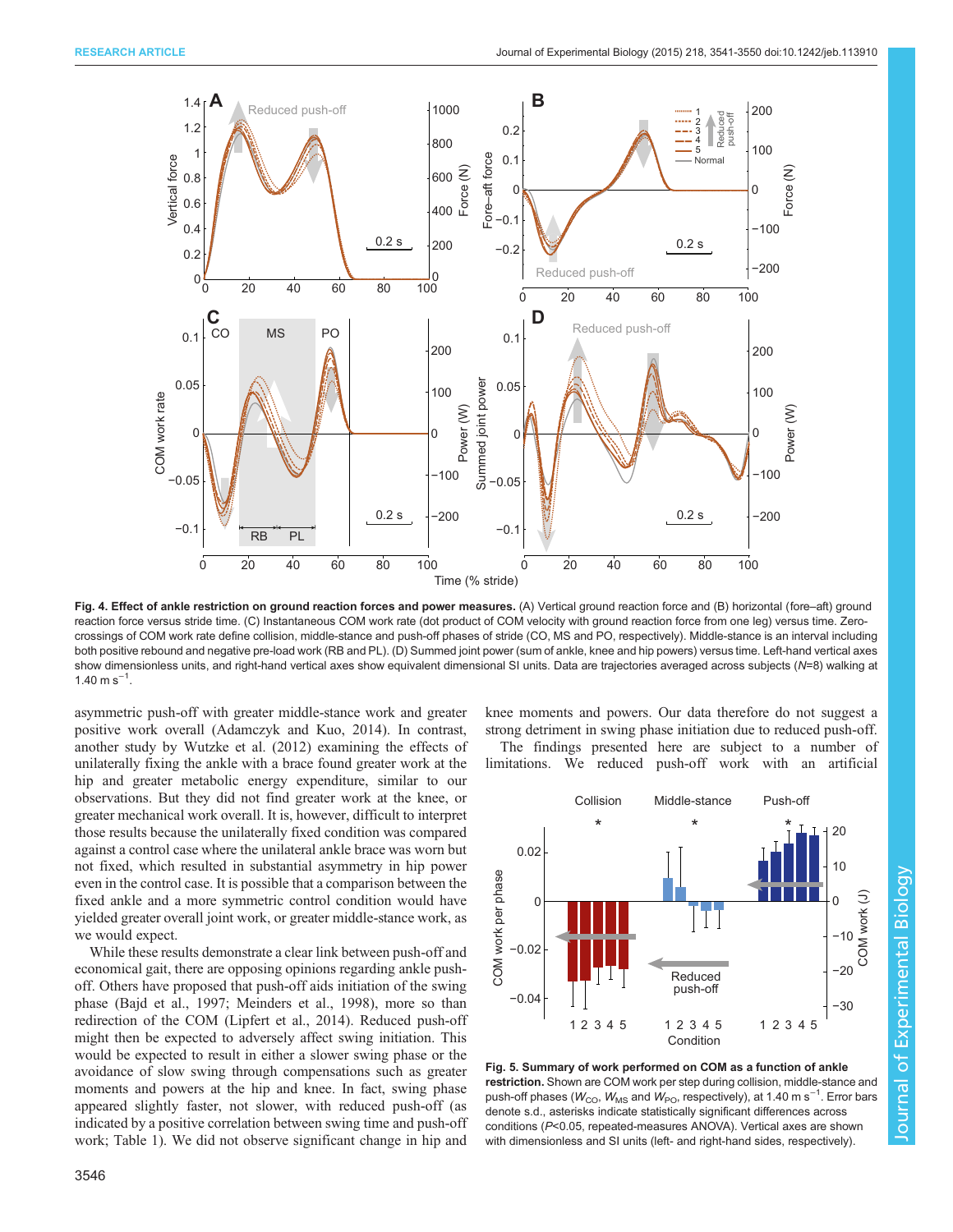<span id="page-6-0"></span>

Fig. 6. Effect of reduced push-off work on overall mechanical work on COM, summed joint powers and metabolic energy expenditure. (A) Collision work and middle stance work per stride ( $W_{\text{PO}}$  and  $W_{\text{CO}}$ , respectively) as a function of COM push-off work. (B) Positive and negative summed joint work per step versus push-off work. Summed joint work is defined as the integral of positive and negative intervals of summed joint powers (see [Fig. 4D](#page-5-0)). (C) Net metabolic rate as a function of COM push-off work. Data are shown for each subject and experimental condition (denoted by color and symbol, respectively), along with linear fits (all statistically significant, P<0.05). Vertical axes are shown with dimensionless and SI units (left- and right-hand axes, respectively).

kinematic constraint. This may have had unintended consequences, such as causing subjects to exaggerate knee flexion (and thus negative work) during collision ([Fig. 7\)](#page-7-0). A more direct approach might have been to constrain ankle kinetics more explicitly, for example with mechanical damping, or more invasively through a nerve block to the plantar-flexor muscles, albeit with potential side-effects. And despite considerable ankle restrictions, subjects still performed considerable push-off with parts of the body other than the ankle, including directions outside the sagittal plane. We restricted the ankle because its power

production coincides well with push-off (COM work rate; [Fig. 4\)](#page-5-0), although hip and knee contribute as well, albeit to lesser degree. Our model is concerned only with reducing total push-off and not with particular joints (see [Fig. 7\)](#page-7-0). There may therefore be other ways to experimentally reduce push-off that may be more effective, or better model-specific pathologies. Depending on the pathology, the actual effect on push-off in patients, and associated co-morbidities, could potentially be quite different from the constraint applied here. For example, persons with reduced walking economy may tend to prefer slower walking speeds rather than expending more energy [\(Waters and Mulroy, 1999\)](#page-9-0). They may also prefer shorter steps for a given speed, a potential adaptation we did not observe in healthy subjects. To examine fundamental, mechanistic effects, we focused on able-bodied individuals under relatively controlled conditions, with a model that also predicts effects at slower speeds not tested here. Future studies might benefit from experimental models more similar to actual pathologies affecting push-off, and overground rather than treadmill walking.

Another challenge we encountered was the quantification of mechanical work. Our model only predicts broad trends in work without the ability to predict how it might be redistributed among the joints. The measurements were similarly broad, with COM and summed joint work both characterizing the overall work performed on the body in roughly similar ways [\(Fig. 3\)](#page-4-0). But positive COM work over a stride appears not to capture the increased work demands resulting from reduced push-off ([Doets et al., 2009\)](#page-8-0), which appear to be met by the knee and hip ([Fig. 7](#page-7-0)). Increased positive joint work may cancel negative work at other joints, for example the ankle during pre-load, and therefore appear as less negative work on the COM rather than more positive work. We thus found it more suitable to examine the COM work specifically during the middle-stance phase (including both rebound and pre-load phases), which did yield more work with greater ankle restriction, as expected. Middle-stance work is actually more relevant to the simple model, which does not predict the separate effects on rebound and pre-load phases.

We also caution that all of the empirical work measures are incomplete. Although we found COM work to be a helpful measure for testing some hypotheses (e.g. [Adamczyk et al., 2006; Donelan](#page-8-0) [et al., 2001, 2002a;](#page-8-0) [Zelik and Kuo, 2010\)](#page-9-0), it does not quantify work performed peripheral to the COM [\(Zelik and Kuo, 2012](#page-9-0); [Zelik et al.,](#page-9-0) [2015\)](#page-9-0). Summed joint work appears more suitable for that purpose, and the individual joint powers also help to determine compensation for reduced push-off. But joint powers, like all other non-invasive measures practical for human locomotion, are also only indirect indicators of work that cannot distinguish between the active work of muscle fascicles and the passive elastic work of series tendons or parallel ligaments. For example, the knee's positive work could be powered elastically to some degree, as a consequence of the immediately preceding collision ([Shamaei et al., 2013](#page-8-0)), hence our term 'rebound' [\(Donelan et al., 2002a\)](#page-8-0). There is, however, no direct quantification of knee elasticity, again because of limitations in experimental work measures.

We also consider it likely that there are compensations for reduced push-off not considered in our model. The energetic penalty predicted by the model does not take into account the myriad degrees of freedom that humans could potentially employ to improve economy. There are also other measures to alter economy, for example by physically changing the foot bottom shape, which can greatly influence collision losses ([Adamczyk and Kuo, 2013](#page-8-0); [Adamczyk et al., 2006](#page-8-0)). An appropriate shape can even reduce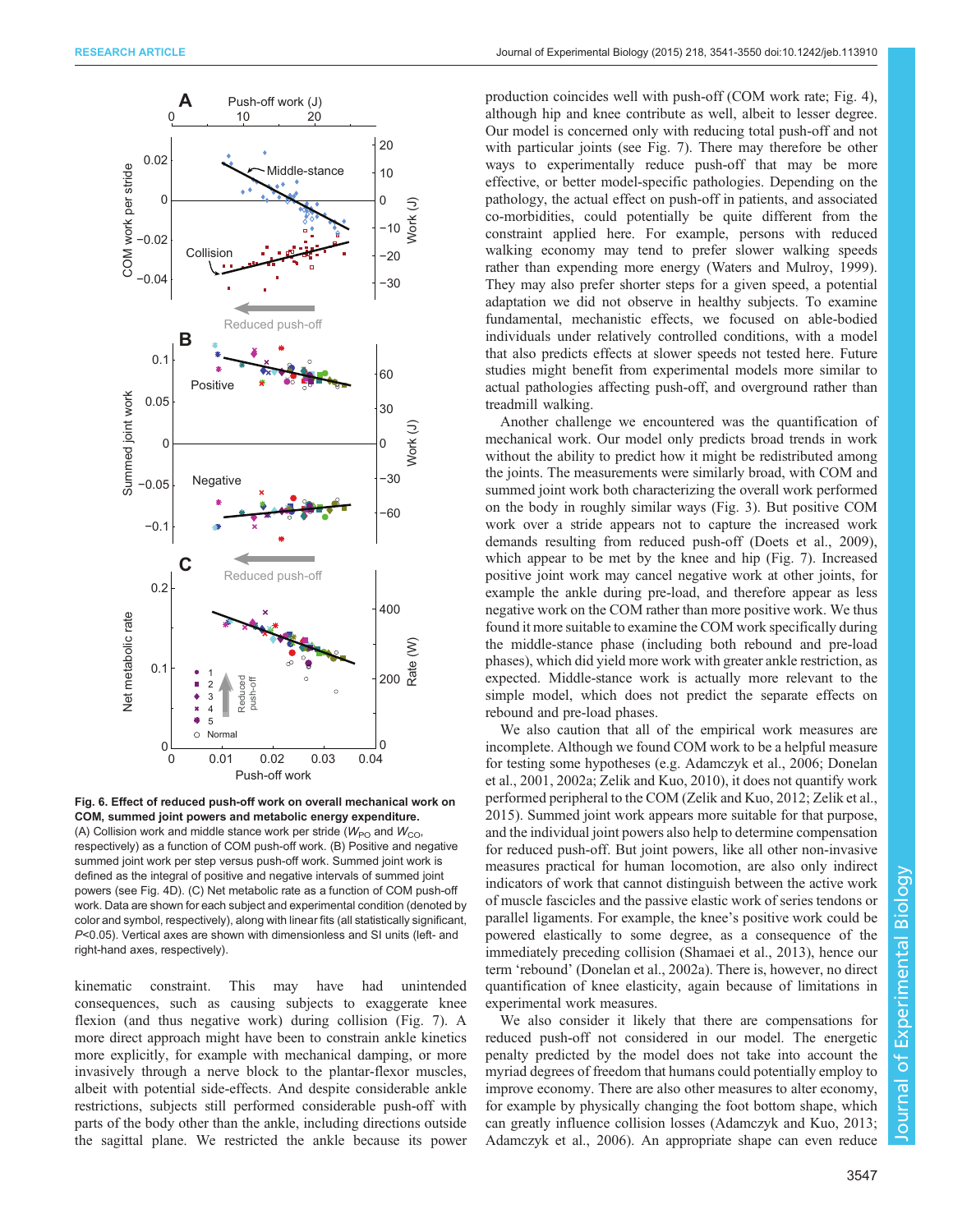<span id="page-7-0"></span>

Fig. 7. Lower extremity joint kinematics and kinetics as a function of ankle restrictions. (A) Angle, moment and power trajectories versus time for ankle, knee and hip. Data shown are trajectories averaged across subjects (N=8). Angles and moments are defined as positive in extension (Ext.) and negative in flexion (Flex.). (B) Positive and negative joint work per stride for ankle, knee and hip, as a function of push-off work. Data points are shown for each subject and each condition (denoted by color and symbol, respectively), all at 1.40 m s<sup>−1</sup>. Moment, power and work are shown with dimensionless and SI units (left- and right-hand vertical axes, respectively).

collisions such that the energetic penalty may be avoided despite reduced push-off [\(Vanderpool et al., 2008](#page-9-0)), although this entails a different shoe rather than a coordinative change. However, with respect to gait adaptations alone, we expect that most compensations will typically result in greater collision losses, and therefore more work, even if to lesser degree than the present model predicts.

Despite these limitations, our findings may have implications for patient groups with reduced push-off. Both the amount and timing of push-off appear important for energy economy, as also suggested by studies of ankle fusion ([Doets et al., 2009](#page-8-0); [van Engelen et al.,](#page-9-0) [2010\)](#page-9-0), ankle exoskeletons ([Malcolm et al., 2013](#page-8-0); [Sawicki and](#page-8-0) [Ferris, 2008](#page-8-0)), ankle orthoses [\(Bregman et al., 2011](#page-8-0)) and lower limb prosthetics [\(Collins and Kuo, 2010;](#page-8-0) [Zelik et al., 2011](#page-9-0)). If push-off cannot be restored, an alternative is to reduce the collision loss, for example with arc-shaped foot bottoms ([Adamczyk and Kuo, 2013](#page-8-0); [Adamczyk et al., 2006;](#page-8-0) [Vanderpool et al., 2008; van Engelen et al.,](#page-9-0) [2010\)](#page-9-0). Such interventions might help to mitigate the disadvantages of impaired ankle strength or power.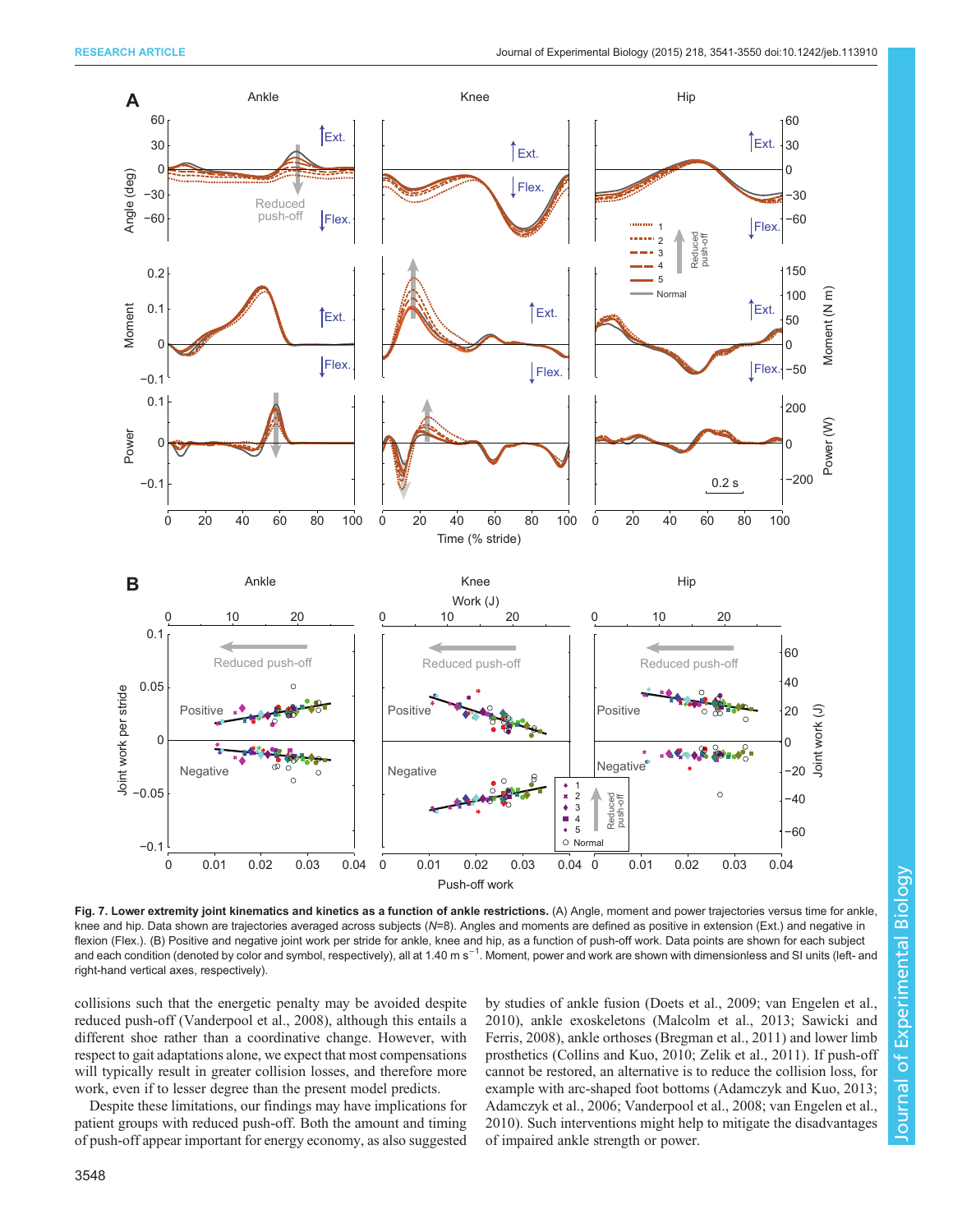## <span id="page-8-0"></span>Appendix

Here, we briefly summarize details of the dynamic walking model, which comprises pendulum-like legs and concentrated mass at the pelvis (Kuo, 2002). During stance phase, the COM moves in an inverted pendulum arc atop the stance leg. The COM moves downand-forward with a velocity  $v^-$  just before heelstrike, and must be redirected to up-and-forward for the next leg's inverted pendulum arc (denoting velocity  $v^+$ ). The COM velocity is redirected by a preemptive push-off impulse and a heelstrike collision impulse. Because all the mass is concentrated at the COM, the push-off and collision impulses can only point to the COM, and are perpendicular to  $v^-$  and  $v^+$ , respectively. The COM velocity after push-off and before collision is denoted  $v_{mid}$ . The push-off work  $W_{\text{PO}}$  can be derived as:

$$
W_{\rm PO} = \frac{\left(\hat{F}_{\rm PO}\right)^2}{2M},\tag{A1}
$$

where M is total mass and  $\hat{F}_{\text{PO}}$  is the push-off impulse. Similarly, the dissipative work by the collision impulse  $F_{\text{CO}}$  is:

$$
W_{\rm CO} = -\frac{\left(\hat{F}_{\rm CO}\right)^2}{2M}.\tag{A2}
$$

The relationship between the collision impulse and  $v_{mid}$  is:

$$
\hat{F}_{\text{CO}} = M v_{\text{mid}} \sin(2\alpha - \beta), \tag{A3}
$$

where  $\alpha$  is the angle between each leg and vertical during the stepto-step transition, and β is the angle between  $v_{mid}$  and  $v^-$ . Using geometry, we have:

$$
v_{\rm mid} = \sqrt{(\nu^{-})^2 + (\hat{F}_{\rm PO})^2/M^2},\tag{A4}
$$

$$
\beta = \tan^{-1} \frac{\hat{F}_{\text{PO}}}{Mv^{-}}.
$$
\n(A5)

This yields collision impulse:

$$
\hat{F}_{\rm CO} = M \sqrt{(\nu^{-})^2 + (\hat{F}_{\rm PO})^2 / M^2} \sin^2 \left(2\alpha - \tan^{-1} \frac{\hat{F}_{\rm PO}}{M \nu^{-}}\right). \quad (A6)
$$

Substituting Eqns 4–6 into Eqn 2:

$$
W_{\rm CO} = -\frac{M}{2} \left( (v^{-})^2 + \frac{2W_{\rm PO}}{M} \right) \sin^2 \left( 2\alpha - \tan^{-1} \left( \frac{\sqrt{2W_{\rm PO}}}{Mv^{-}} \right) \right). \tag{A7}
$$

Assuming small angle approximations and that  $v^-$  is close to the average walking speed v:

$$
2\alpha \approx \frac{s}{L},\tag{A8}
$$

$$
\tan\left(\frac{\sqrt{2W_{\text{PO}}}}{Mv}\right) \approx \frac{\sqrt{2W_{\text{PO}}}}{Mv},\tag{A9}
$$

where  $s$  is step length and  $L$  leg length. Then we have our final formula for dissipative collision work:

$$
W_{\rm CO} \approx -\frac{M}{2} \left( v^2 + \frac{2W_{\rm PO}}{M} \right) \left( \frac{s}{L} - \frac{\sqrt{2W_{\rm PO}}}{Mv} \right)^2
$$
  

$$
\approx -\frac{Ms^2v^2}{2L^2} + W_{\rm PO}^{1/2} \left( \frac{2sv}{L} \right) - W_{\rm PO}^1 \left( \frac{1}{M} + \frac{s^2}{L^2} \right) \qquad (A10)
$$
  

$$
+ W_{\rm PO}^{3/2} \left( \frac{2\sqrt{2}s}{MLv} \right) - W_{\rm PO}^2 \left( \frac{2}{M^2v^2} \right).
$$

For typical human walking speeds,  $W_{\text{PO}}$  is quite small, and so  $W_{\text{CO}}$ will generally be dominated by the two terms of lowest order, yielding Eqn 1.

#### **Acknowledgements**

Experimental advice was provided by Karl E. Zelik. Experimental assistance was provided by Yiwen Liao.

## Competing interests

The authors declare no competing or financial interests.

## Author contributions

T.P.H, K.A.S, P.G.A and A.D.K conceived the study. T.P.H and A.D.K drafted the manuscript. T.P.H and K.A.S designed and carried out all experiments. T.P.H carried out data analysis. All authors read and approved the final manuscript.

## Funding

This work was supported in part by Department of Defense (W81XWH-09-2-0142), National Institutes of Health (AG030815) and Department of Veterans Affairs Rehabilitation Research and Development Service (N7348R) grants. Deposited in PMC for release after 12 months.

#### References

- Adamczyk, P. G. and Kuo, A. D. [\(2009\). Redirection of center-of-mass](http://dx.doi.org/10.1242/jeb.027581) [velocity during the step-to-step transition of human walking.](http://dx.doi.org/10.1242/jeb.027581) J. Exp. Biol. 212, [2668-2678.](http://dx.doi.org/10.1242/jeb.027581)
- Adamczyk, P. G. and Kuo, A. D. [\(2013\). Mechanical and energetic consequences](http://dx.doi.org/10.1242/jeb.082347) [of rolling foot shape in human walking.](http://dx.doi.org/10.1242/jeb.082347) J. Exp. Biol. 216, 2722-2731.
- Adamczyk, P. G. and Kuo, A. D. [\(2014\). Mechanisms of gait asymmetry due to](http://dx.doi.org/10.1109/TNSRE.2014.2356722) [push-off deficiency in unilateral amputees.](http://dx.doi.org/10.1109/TNSRE.2014.2356722) IEEE Trans. Neural Syst. Rehabil. Eng. 23[, 776-785.](http://dx.doi.org/10.1109/TNSRE.2014.2356722)
- [Adamczyk, P. G., Collins, S. H. and Kuo, A. D.](http://dx.doi.org/10.1242/jeb.02455) (2006). The advantages of a rolling [foot in human walking.](http://dx.doi.org/10.1242/jeb.02455) J. Exp. Biol. 209, 3953-3963.
- Bajd, T., Stefancic, M., Matiačić, Z., Kralj, A., Šavrin, R., Benko, H., Karčnik, T. and Obreza, P. [\(1997\). Improvement in step clearance via calf muscle stimulation.](http://dx.doi.org/10.1007/BF02534140) [Med. Biol. Eng. Comput.](http://dx.doi.org/10.1007/BF02534140) 35, 113-116.
- [Bregman, D. J. J., Harlaar, J., Meskers, C. G. M. and de Groot, V.](http://dx.doi.org/10.1007/BF02534140) (2011). Spring[like ankle foot orthoses reduce the energy cost of walking by taking over ankle](http://dx.doi.org/10.1007/BF02534140) work. [Gait Posture](http://dx.doi.org/10.1007/BF02534140). 35, 148-153.
- Brockway, J. M. (1987). Derivation of formulae used to calculate energy expenditure in man. Hum. Nutr. Clin. Nutr. 41, 463-471.
- Collins, S. H. and Kuo, A. D. [\(2010\). Recycling energy to restore impaired ankle](http://dx.doi.org/10.1371/journal.pone.0009307) [function during human walking.](http://dx.doi.org/10.1371/journal.pone.0009307) PLoS ONE 5, e9307.
- [Detrembleur, C., Dierick, F., Stoquart, G., Chantraine, F. and Lejeune, T.](http://dx.doi.org/10.1016/S0966-6362(02)00193-5) (2003). [Energy cost, mechanical work, and efficiency of hemiparetic walking.](http://dx.doi.org/10.1016/S0966-6362(02)00193-5) Gait Posture 18[, 47-55.](http://dx.doi.org/10.1016/S0966-6362(02)00193-5)
- [Doets, H. C., Vergouw, D., Veeger, H. E. J. and Houdijk, H.](http://dx.doi.org/10.1016/j.humov.2009.05.001) (2009). Metabolic cost [and mechanical work for the step-to-step transition in walking after successful](http://dx.doi.org/10.1016/j.humov.2009.05.001) [total ankle arthroplasty.](http://dx.doi.org/10.1016/j.humov.2009.05.001) Hum. Mov. Sci. 28, 786-797.
- [Donelan, J. M., Kram, R. and Kuo, A. D.](http://dx.doi.org/10.1098/rspb.2001.1761) (2001). Mechanical and metabolic [determinants of the preferred step width in human walking.](http://dx.doi.org/10.1098/rspb.2001.1761) Proc. R. Soc. Lond. B Biol. Sci. 268[, 1985-1992.](http://dx.doi.org/10.1098/rspb.2001.1761)
- Donelan, J. M., Kram, R. and Kuo, A. D. (2002a). Mechanical work for step-to-step transitions is a major determinant of the metabolic cost of human walking. J. Exp. Biol. 205, 3717-3727.

[Donelan, J. M., Kram, R. and Kuo, A. D.](http://dx.doi.org/10.1016/S0021-9290(01)00169-5) (2002b). Simultaneous positive and [negative external mechanical work in human walking.](http://dx.doi.org/10.1016/S0021-9290(01)00169-5) J. Biomech. 35, 117-124.

- Huang, T.-w. P. and Kuo, A. D. [\(2014\). Mechanics and energetics of load carriage](http://dx.doi.org/10.1242/jeb.091587) [during human walking.](http://dx.doi.org/10.1242/jeb.091587) J. Exp. Biol. 217, 605-613.
- Kuo, A. D. [\(2002\). Energetics of actively powered locomotion using the simplest](http://dx.doi.org/10.1115/1.1427703) walking model. [J. Biomech. Eng.](http://dx.doi.org/10.1115/1.1427703) 124, 113-120.
- [Kuo, A. D., Donelan, J. M. and Ruina, A.](http://dx.doi.org/10.1097/00003677-200504000-00006) (2005). Energetic consequences of [walking like an inverted pendulum: step-to-step transitions.](http://dx.doi.org/10.1097/00003677-200504000-00006) Exerc. Sport. Sci. Rev. 33[, 88-97.](http://dx.doi.org/10.1097/00003677-200504000-00006)
- Lipfert, S. W., Gü[nther, M., Renjewski, D. and Seyfarth, A.](http://dx.doi.org/10.1242/jeb.097345) (2014). Impulsive [ankle push-off powers leg swing in human walking.](http://dx.doi.org/10.1242/jeb.097345) J. Exp. Biol. 217, 1218-1228.
- [Malcolm, P., Derave, W., Galle, S. and De Clercq, D.](http://dx.doi.org/10.1371/journal.pone.0056137) (2013). A simple exoskeleton [that assists plantarflexion can reduce the metabolic cost of human walking.](http://dx.doi.org/10.1371/journal.pone.0056137) PLoS ONE 8[, e56137.](http://dx.doi.org/10.1371/journal.pone.0056137)
- [Meinders, M., Gitter, A. and Czerniecki, J. M.](http://dx.doi.org/10.1080/003655098444309) (1998). The role of ankle plantar [flexor muscle work during walking.](http://dx.doi.org/10.1080/003655098444309) Scand. J. Rehabil. Med. 30, 39-46.
- Sawicki, G. S. and Ferris, D. P. [\(2008\). Mechanics and energetics of level walking](http://dx.doi.org/10.1242/jeb.009241) [with powered ankle exoskeletons.](http://dx.doi.org/10.1242/jeb.009241) J. Exp. Biol. 211, 1402-1413.
- [Shamaei, K., Sawicki, G. S. and Dollar, A. M.](http://dx.doi.org/10.1371/journal.pone.0059993) (2013). Estimation of quasi-stiffness [of the human knee in the stance phase of walking.](http://dx.doi.org/10.1371/journal.pone.0059993) PLoS ONE 8, e59993.